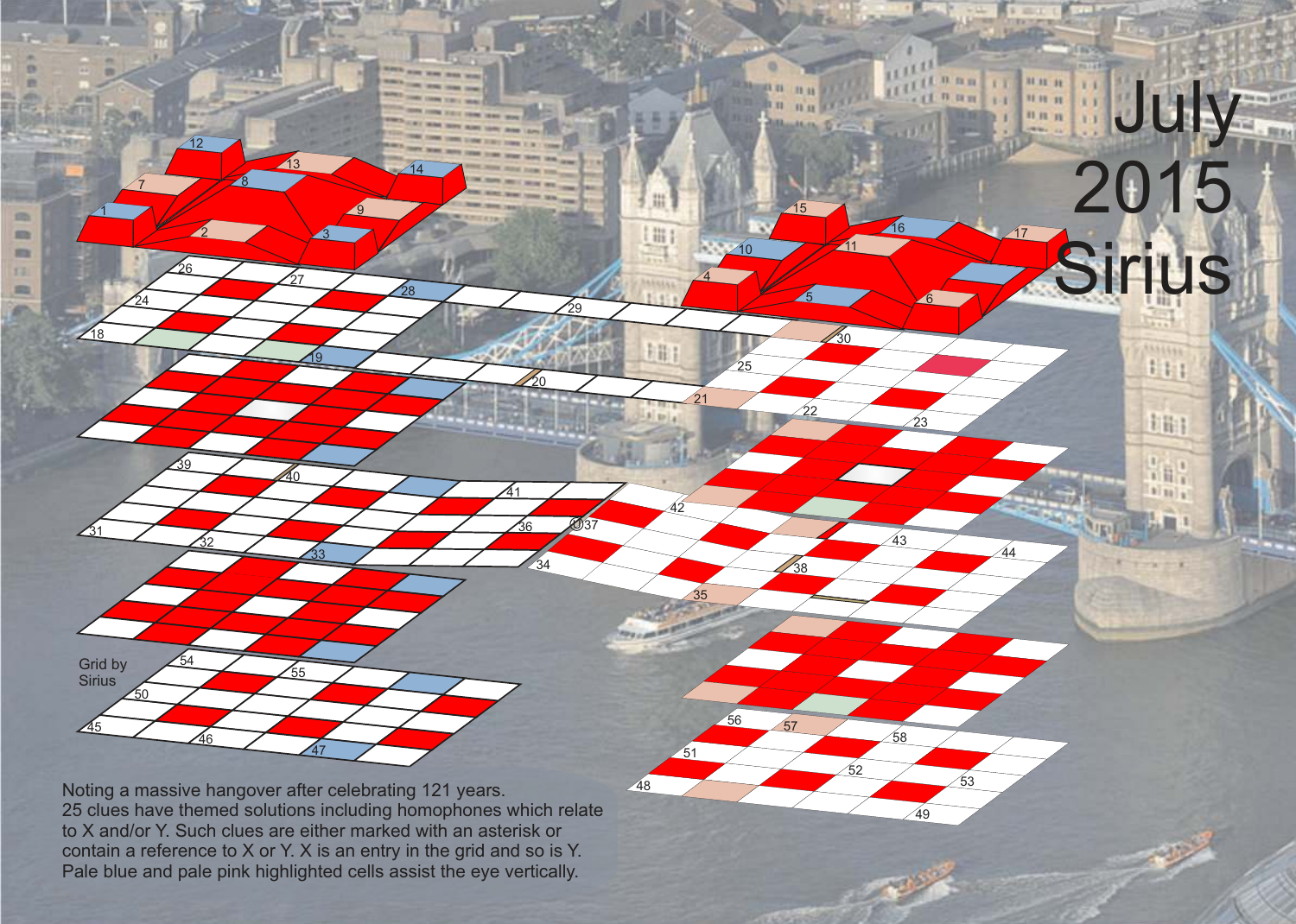| <b>MON</b>                                                         | <b>TUES</b>                                                             | <b>WED</b>                                        | <b>THURS</b>                                                               | <b>FRI</b>                                                                            | <b>SAT</b>                                                           | <b>SUN</b>                                                       |
|--------------------------------------------------------------------|-------------------------------------------------------------------------|---------------------------------------------------|----------------------------------------------------------------------------|---------------------------------------------------------------------------------------|----------------------------------------------------------------------|------------------------------------------------------------------|
| 41<br>41to<br>Beginning elementary                                 | $42$ 41ac                                                               | 1 <sub>d</sub>                                    | $2$ 2d,19aw,28ac-3                                                         | 3 <sub>3d</sub>                                                                       | $4_{4d*}$                                                            | $5_{5d}$                                                         |
| reading, 'riting, with zero<br>'rithmetic is a mistake<br>(5)      | X heard as much as<br>could be seen (6)<br>(continued p 30.)            | Goes 'Ah!' cooking with<br>porpoise $(3,3)$       | X's impartial nurse<br>really pissed us off (6,7)                          | Take advantage of<br>setter's model (6)                                               | Striking potman makes<br>the News at Ten with<br>terrific dong (3,3) | Like lefty worker to be<br>sloping off (6)                       |
| 6 6d                                                               | $7_{7d}$                                                                | 8<br>$8d*$                                        | 9<br><b>9d</b>                                                             | 10<br>10d                                                                             | 11<br>11d see 26to                                                   | $12_{12d}$                                                       |
| Reportedly valued but<br>possibly ripped off (6)                   | Brown tipped to seek<br>election in wager (6)                           | Grind gold spanner(6)                             | Where to see Hula girls<br>close up (6)                                    | Line drawn by pressure<br>groups concerning live<br>online introductions at<br>pub(6) |                                                                      | A series of X Factors is<br>about the same as piles<br>(6)       |
| $13$ 13d, 55to-2                                                   | 14<br>14d see 40ac                                                      | $15$ 15d                                          | $16$ 16d                                                                   | $17_{17d}$                                                                            | $18$ <sub>18ac</sub>                                                 | 19<br>19aw                                                       |
| Digger outwits saloon<br>(7)                                       |                                                                         | Walker loses marble<br>wandering about (6)        | Y requires tailor for<br>alteration (6)                                    | XXXX doesn't sound<br>right Basil! (6)                                                | Whizzed some soup<br>with sparkling Italian (8)                      | See 2d                                                           |
| 20<br>19aw, 28ac-8                                                 | 21<br>20ac                                                              | 22 21aw                                           | $23$ $22aw,38ac*$                                                          | $24$ $_{23aw}$                                                                        | $25$ $_{24ac}$                                                       | $26$ $_{25ac}$                                                   |
| X sounds lucky to be in<br>Afghanistan? (7,2,3)                    | Amir tars building site<br>of XX Ramgarhia Bunga<br>and 45ac temple (8) | Brief synopsis left out<br>weaving muslin $(2,3)$ | Amir's tots could<br>become a bridge for<br>generations in Bosnia<br>(5,4) | Dreads god's army (5)                                                                 | Rear Admirals leave<br>earrings at sea as a rule<br>(5)              | Y pots last lifetimes (5)                                        |
| $27$ 26ac-5,29ac-2,                                                | 28 26to, 11d, 52ac-2 <sup>*</sup> 29 27to One Look                      |                                                   | 30<br>30ac                                                                 | 31<br>31ac                                                                            | $32$ 32aw                                                            | $33$ axw                                                         |
| 35aw<br>X is for throwing in<br>towel with glamour puss<br>(5,2,5) | Ha! Great Spode pieces<br>make piles in China?<br>(5,7)                 | Flog around small<br>wreath $(5)$                 | X is five down in Italy $(4)$ $(8)$                                        | Nurses rub rash with<br>little ointment mixture                                       | Takes a turn making<br>bread with Y (5)                              | Ancient love for walled<br>fields for sheep (2,3)                |
| 34<br>34ac                                                         | 35<br>$36ba*$                                                           | 36<br>37ac                                        | 37<br>38ac see 22aw                                                        | 38<br>39ac                                                                            | 39<br>39to                                                           | <sup>"</sup> /40ac,31ac-7,14d                                    |
| Spooner's microbe<br>carries X factors (8)                         | Posh babe in New York<br>new look R & B retro<br>band $(8)$             | Toffee-nosed chap<br>returns French goods<br>(4)  |                                                                            | X steals dancer's heart<br>back in Toronto (2)                                        | Cleric in church<br>conceals piece of cake<br>(5)                    | Send YY off to protect<br>XX (6,7,6)<br>(continued p30) Jul 2015 |